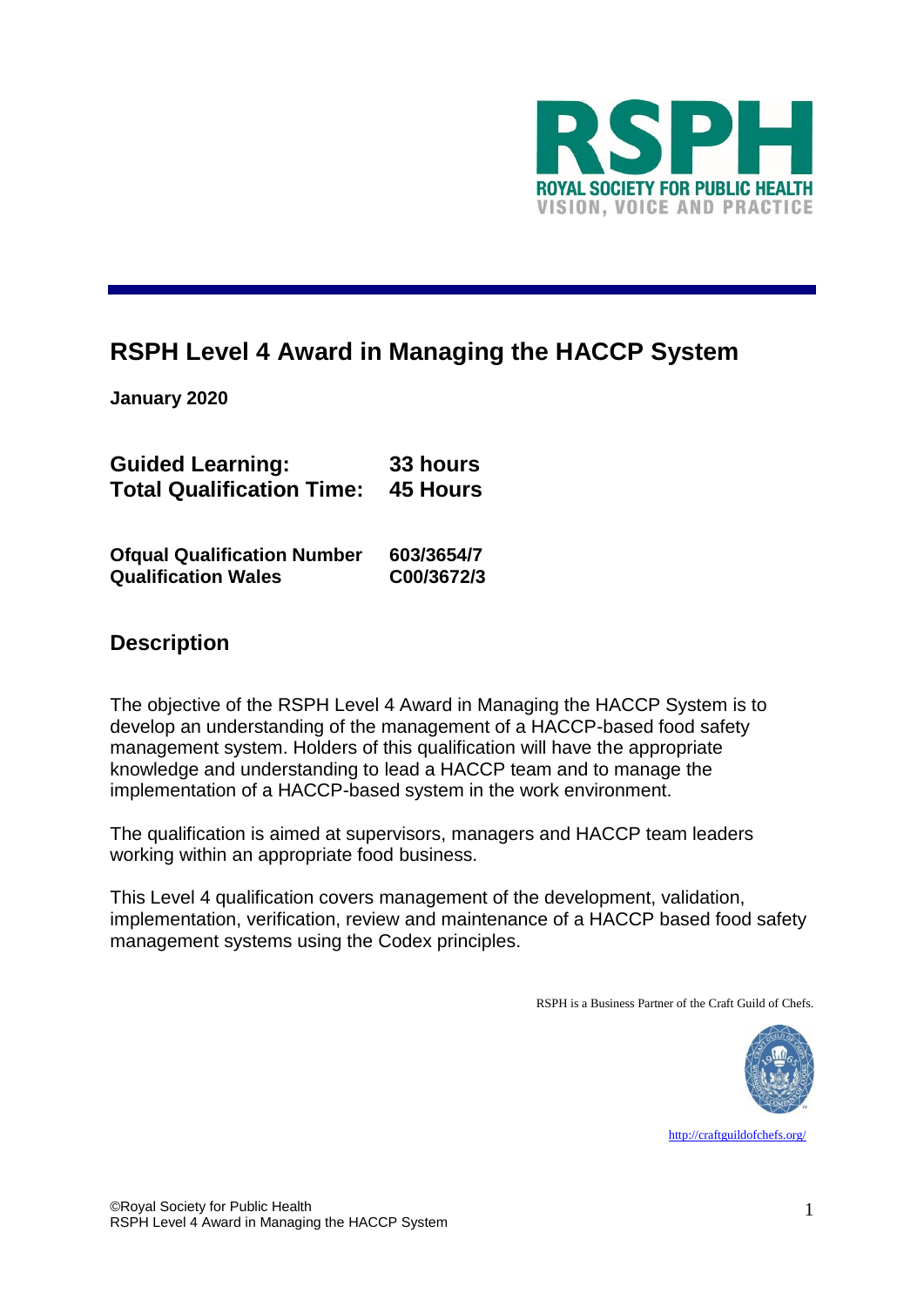# **Content:**

|                                                     | Page |
|-----------------------------------------------------|------|
| Unit 1                                              | 3    |
| Unit 2                                              | 6    |
| <b>Assessment and Grading</b>                       | 9    |
| <b>Centre Guidance</b>                              | 9    |
| <b>Recommended Reading</b>                          | 9    |
| <b>Recommended Prior Learning</b>                   | 9    |
| <b>National Occupational Standards</b>              | 10   |
| <b>Special Needs</b>                                | 10   |
| Recommended Qualifications and Experience of Tutors | 10   |
| <b>Progression Opportunities</b>                    | 11   |
| <b>Contact Details</b>                              | 11   |
| <b>Appendix</b>                                     |      |
| Example of CODEX Decision Tree to identify CCPs     | 12   |
| <b>Growth Requirements of Bacteria</b>              | 13   |

Spore Production by Bacteria

13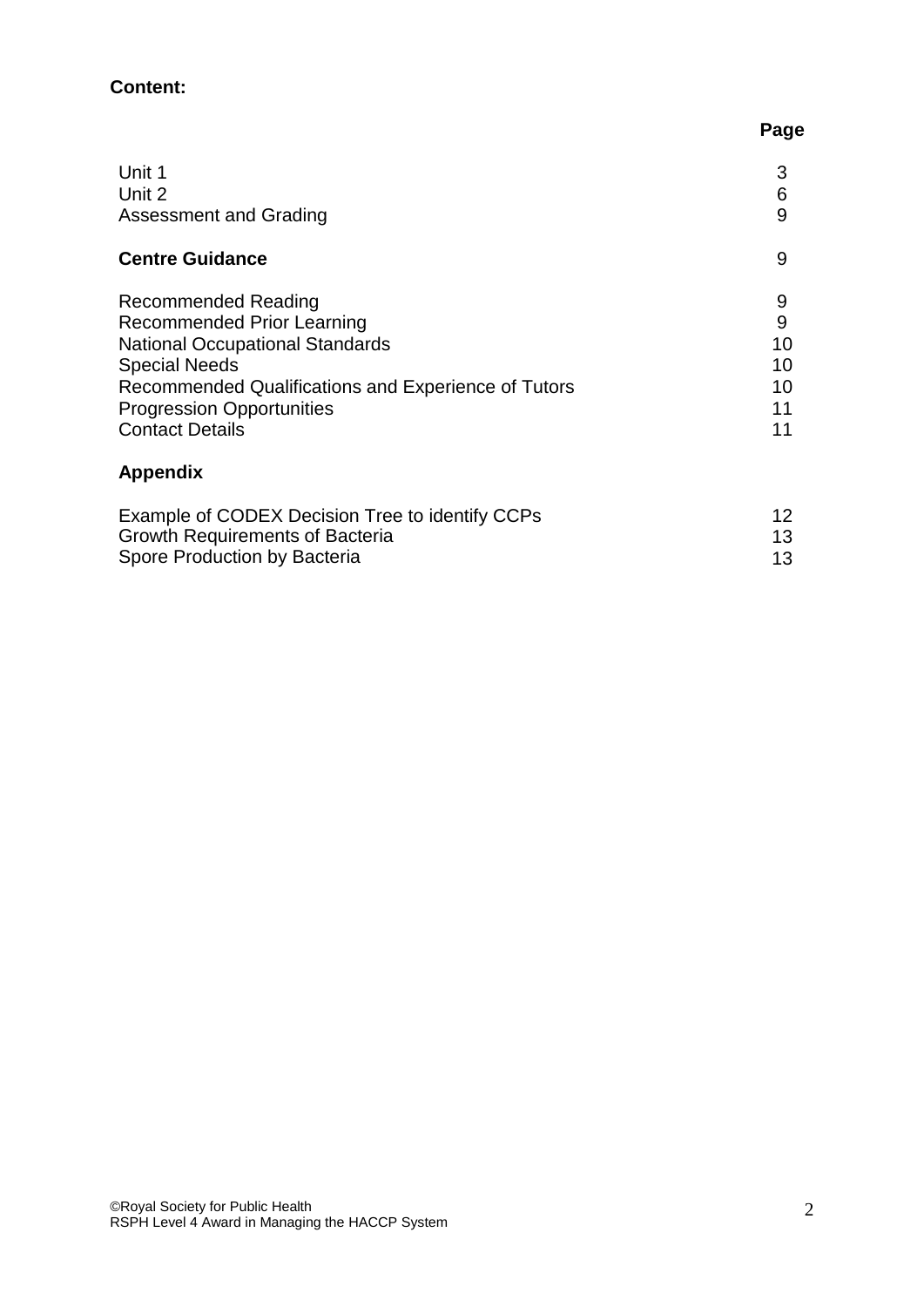# **Unit 1: Management of HACCP**

Unit Level: 4 Unit reference number: T/617/2572 Guided Learning Hours: 18

# **Summary of Outcomes:**

### **To achieve this unit, a candidate must:**

- 1. **Understand the importance of HACCP based food safety management systems,** *by being able to:*
- 1.1 Explain the HACCP approach to food safety procedures
- 1.2 Review legislation relating to HACCP
- 1.3 Explain the importance of management commitment
- 2. **Understand the preliminary processes of HACCP based procedures,** *by being able to:*
- 2.1 Detail the prerequisite programmes for HACCP
- 2.2 Develop the HACCP team
- 2.3 Explain the importance of the product description including the end use of the product
- 2.4 Explain how to produce and confirm process flow diagrams
- 3. **Understand the role of the HACCP team leader,** *by being able to:*
- 3.1 Explain the allocation of responsibilities and resources
- 3.2 Explain the importance of effective communication
- 3.3 Identify staff training needs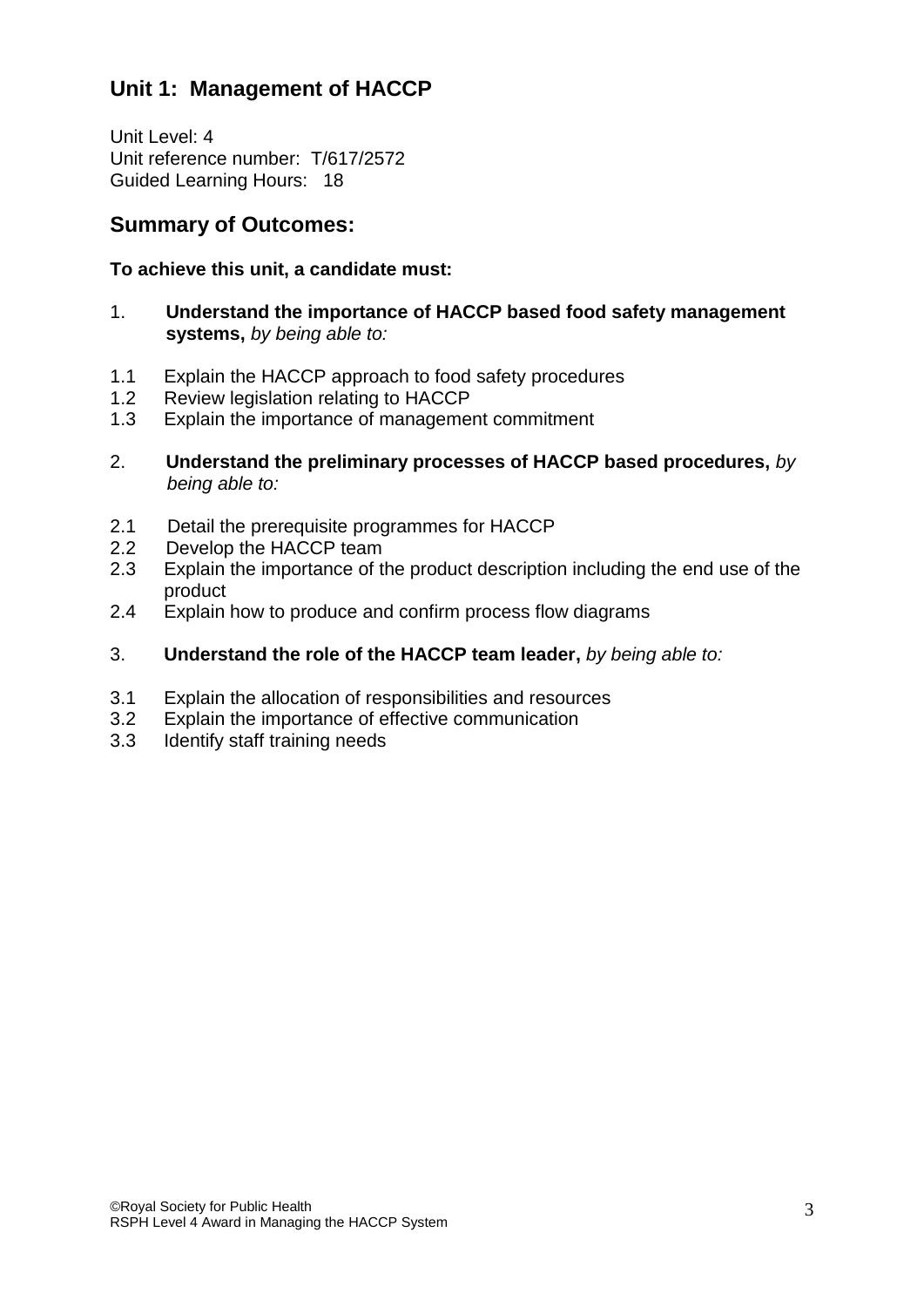# **Content:**

### 1. **Understand the importance of HACCP based food safety management systems**

- 1.1 *The HACCP approach to food safety procedures:* HACCP explained as a proactive, preventative system; details of the Codex Alimentarius HACCP including the logic sequence and the seven HACCP principles, HACCP terminology and definitions; HACCP is applied to specific operations in food production and preparation; importance of prerequisite programmes, education and training; advantages and benefits of HACCP systems.
- 1.2 *Legislation relating to HACCP:* Relationship of European legislation to UK food safety legislation; legal status of Acts of Parliament, Regulations; importance and main provisions of the 2004 legislation (EC Regulation 852/2004 *'Hygiene of foodstuffs'*): The Food Safety & Hygiene (England) Regulations 2013, The Food Hygiene (Scotland) Regulations 2006, The Food Hygiene (Wales) Regulations 2006, The Food Hygiene Regulations (N. Ireland) 2006 or any superseding legislation; enforcement of legislation and consequences of non-compliance; relevance of Codes of Practice and Industry Guides produced by Government departments and the food trade.
- 1.3 *Explain the importance of management commitment:* Why it is needed, time and budget resources (management and staff, training, equipment, maintenance); how to ensure a food safety culture and workforce commitment.

#### 2. **Understand the preliminary processes of HACCP based procedures**

- 2.1 *Prerequisites for HACCP:* Need for food businesses to have effective policies and procedures in place prior to the development of a HACCP-based food safety management system; prerequisites to include management commitment and leadership, resources and facilities, definition of prerequisite programmes to include approval systems for suppliers, staff training, staff hygiene procedures, effective cleaning and disinfection procedures, pest management, waste management and labelling, traceability and recall procedures; validation and verification of prerequisite programmes.
- *2.2 Develop the HACCP team:* Composition of the HACCP team; appropriate knowledge, competence and expertise; identification and utilisation of appropriately experienced staff from within the workforce; roles, responsibilities and levels of authority of members of the HACCP team; use of *ad hoc* members, external experts and consultants.
- 2.3 *Importance of the product description including the end use of the product:* Complete description of the product to include composition (raw materials, transport, receipt and storage), physical and chemical structure (Aw, pH/preservatives), processing methods; packaging; distribution; intended use of the product; label requirements; allergens; identification of at-risk groups.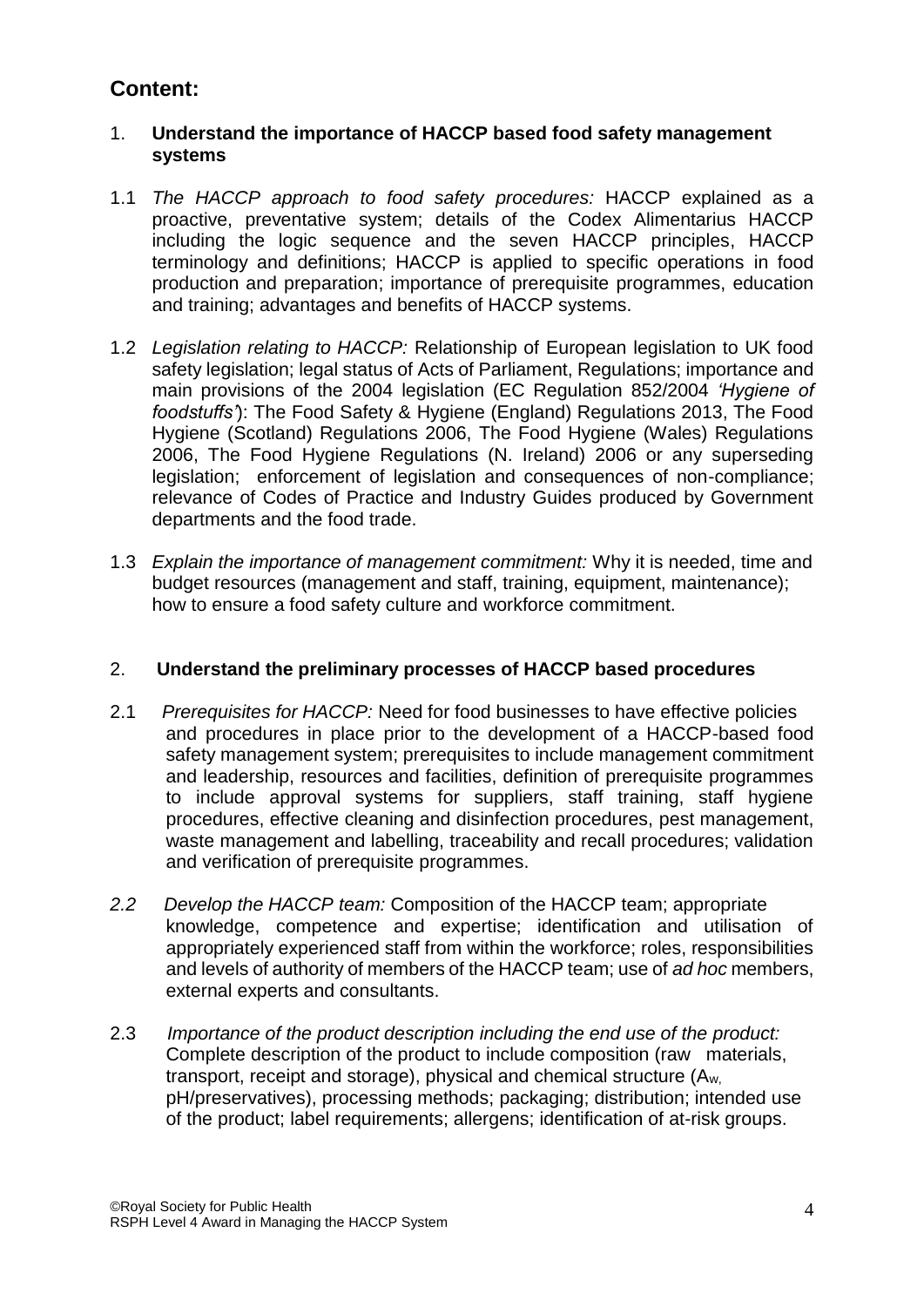*2.4 Process flow diagrams:* Purpose of flow diagram; accurate construction, suitable data to assist in the construction of a flow diagram; importance of the confirmation of the flow diagram; methods for confirming process flow diagrams

### 3. **Understand the Role of the HACCP Team Leader**

- 3.1 *Allocation of responsibilities and resources:* Define the role of the HACCP team leader; determination of resources required for HACCP-based procedures; allocation of responsibilities and resources within the HACCP team; allocation of resources to staff operating HACCP (CCP monitors, verifiers); allocation of responsibility for maintenance of the HACCP plan; taking corrective actions.
- *3.2 Importance of effective communication:* Need for effective communication of the food safety management system within the organisation (to include changes to and modifications of the system); methods of communication (meetings, notice boards, newsletters, feedback).
- 3.3 *Training needs:* Training needs analysis; training needs for different levels and categories of staff (senior management, HACCP team leader, HACCP team, CCP monitors, those taking corrective action and HACCP awareness training for the workforce).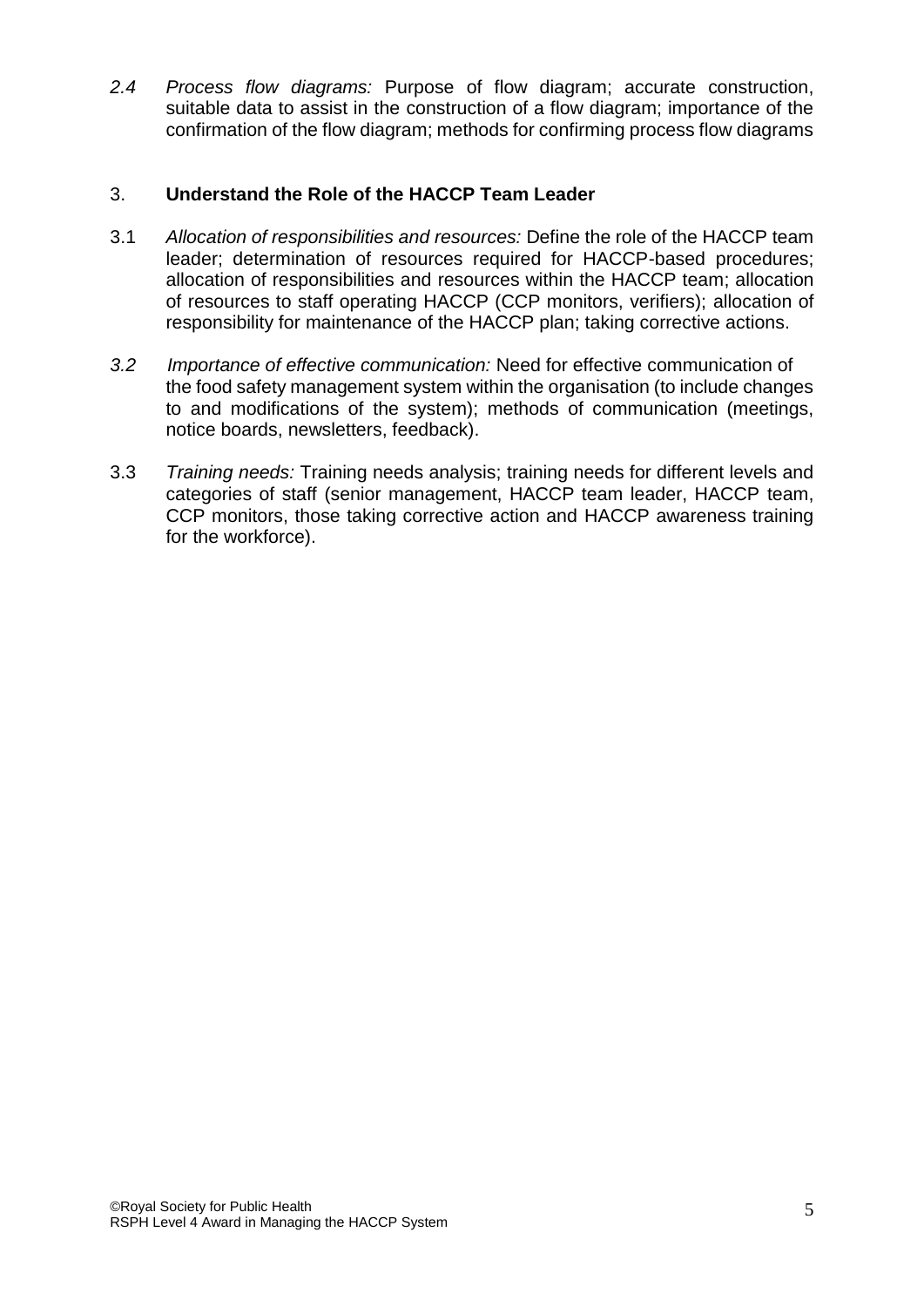# **Unit 2: Application of HACCP**

Unit Level: 4 Unit reference number: A/617/2573 Guided Learning Hours: 15

### **To achieve this unit, a candidate must:**

#### 1. **Know how HACCP based procedures are developed**, *by being able to:*

- 1.1 Analyse hazards and evaluate risks
- 1.2 Determine critical control points and critical limits
- 1.3 Establish monitoring procedures
- 1.4 Determine corrective actions
- 2. **Know how HACCP based procedures are implemented and evaluated**, *by being able to:*
- 2.1 Explain documentation and record keeping requirements
- 2.2 Explain how the HACCP system is validated, verified and reviewed
- 2.3 Explain how the HACCP system is implemented, operated and maintained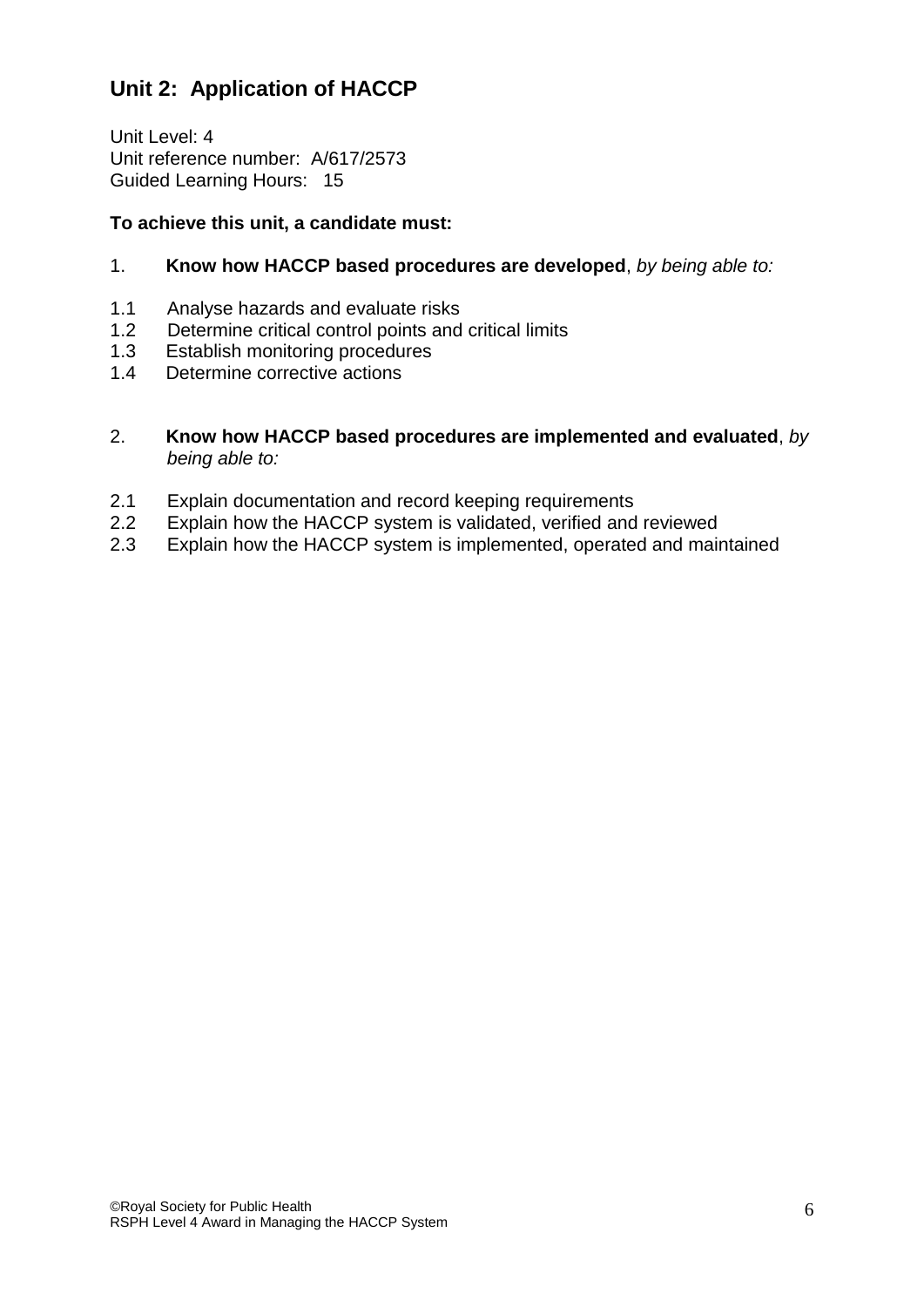# **Content:**

# **1. Know how HACCP based procedures are developed**

- 1.1 *Analyse hazards and evaluate risks:* Stages of hazard analysis, identify and list the hazards, biological, chemical (including allergenic) and physical; examples of each type of hazard; hazards associated with particular process steps; correct description of hazards to include manifestation and cause/source; approaches to hazard analysis and methods of risk evaluation to determine significant hazards; availability of support, information and advice for hazard identification and assessment; validation of information and advice obtained; determination of appropriate control measures.
- 1.2 *Critical control points and critical limits:* Identification of critical control points including the use of decision trees; parameters used in setting critical limits such as temperature, time, pH, water activity, concentration; the use of target levels, tolerances and deviation; danger to consumer if critical limits exceeded; examples of critical limits for different critical control points.
- 1.3 *Establishment of monitoring procedures:* Determination of responsibility, frequency of monitoring and method; writing effective monitoring procedures, accuracy of monitoring equipment (calibration and maintenance); importance of record keeping for the use of monitoring procedures.
- 1.4 *Corrective actions:* Need for corrective action if a critical limit is breached, or if monitoring indicates a move towards loss of control; writing effective corrective actions and procedures to include responsibilities for implementing corrective action; importance of restoring control; need for action plans for restoring control; importance of monitoring after control restored; treatment of suspect product; investigation and action to prevent recurrence of the issue; verification of corrective actions; importance of record keeping and reporting procedures for the use of corrective actions at critical control points.

# 2. **Know how HACCP based procedures are implemented and evaluated**

- 2.1 *Documentation and record keeping requirements:* Importance of documentation and record keeping; examples of HACCP records and documentation; storage and maintenance of completed records.
- *2.2 Validation, verification and review of the HACCP system:* Importance of validation of the HACCP plan including critical control points; methods of validation, information sources; recording validation activities; importance of verification of the HACCP plan; methods and frequency of verification; verification reports; need for review of HACCP systems, frequency of the review, circumstances prompting a review; recording review activities.
- *2.3 Implementation, operation and maintenance of the HACCP system:* Planning of the implementation process; methods of implementation; implementation of monitoring and corrective action procedures; importance of training; importance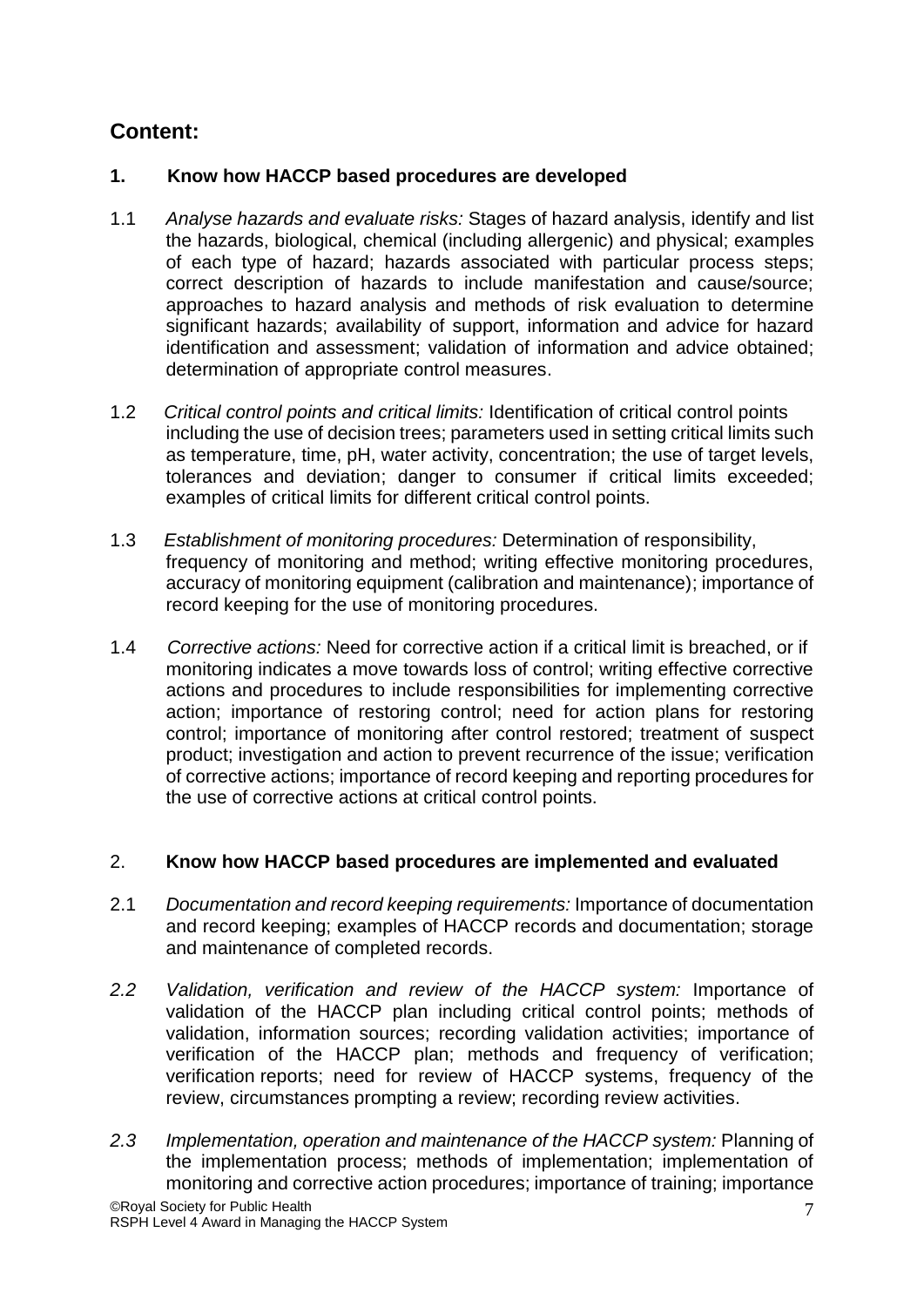of verification of correct implementation and operation, importance of maintaining the HACCP team, information sources, documentation; role of review in maintaining the HACCP system.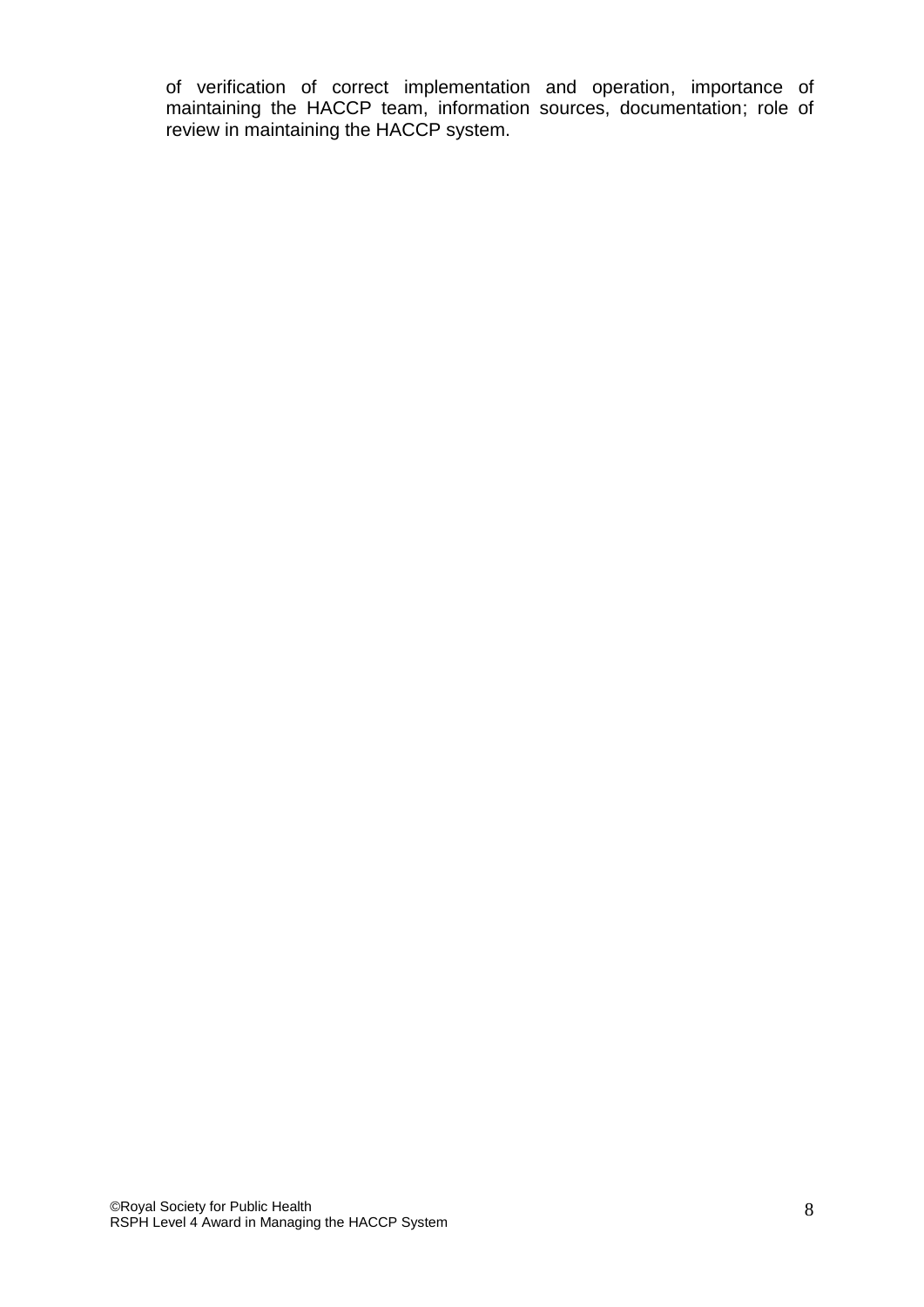# **Assessment and Grading**

The knowledge and understanding of the candidates will be assessed by a synoptic examination set by RSPH. The examination will consist of two papers; paper A will consist of ten, two-part questions, which have to be answered in 120 minutes; paper B will consist of 1 scenario (containing five questions) to be completed in 90 minutes. The candidate will have a choice of a manufacturing or catering scenario.

The qualification is graded as either *Pass* or *Distinction*. Candidates who fail to reach the minimum standard for the *Pass* grade will be recorded as having failed the assessment and will not receive a certificate.

In order to be awarded a *Pass,* candidates must be able to recall and apply relevant knowledge and facts from some parts of the specification and demonstrate a satisfactory level of understanding of the principles and concepts used in food safety management such that the candidate will be able to satisfactorily work in the food manufacturing or related industries. The majority of answers to examination questions will contain some information of relevance. Candidates who attain a minimum of 50% in *both* examination papers will be deemed to have achieved the criteria for a *Pass*.

In order to be awarded a *Distinction,* candidates must be able to recall and apply relevant knowledge and facts from the entire specification with few significant omissions and demonstrate a high level of understanding of the principles and concepts used in food safety management. Candidates who attain a mark of 80% or greater in *both* examination papers will be deemed to have achieved the criteria for a *Distinction.*

Strong performance in some areas of the qualification content may compensate for poorer performance in other areas.

The examinations are provided by RSPH.

# **Centre Guidance**

#### **Recommended Reading:**

*Codex Alimentarius*. Codex Alimentarius Commission [www.codexalimentarius.net](http://www.codexalimentarius.net/) Gaze, R. 2015. HACCP: A Practical Guide Campden BRI Sara Mortimer and Carol Wallace, 2013, HACCP A Practical Approach Mortimer & Wallace HACCP Food Industry Briefing Series James M. Ray Modern Food Microbiology

#### **Recommended prior learning:**

It is recommended that candidates have a knowledge of food hygiene and safety equivalent to that contained in the RSPH *Level 3 Awards in Food Safety,* it is also recommended that candidates have achieved the RSPH *Level 3 Award in Understanding how to Develop a HACCP Plan.*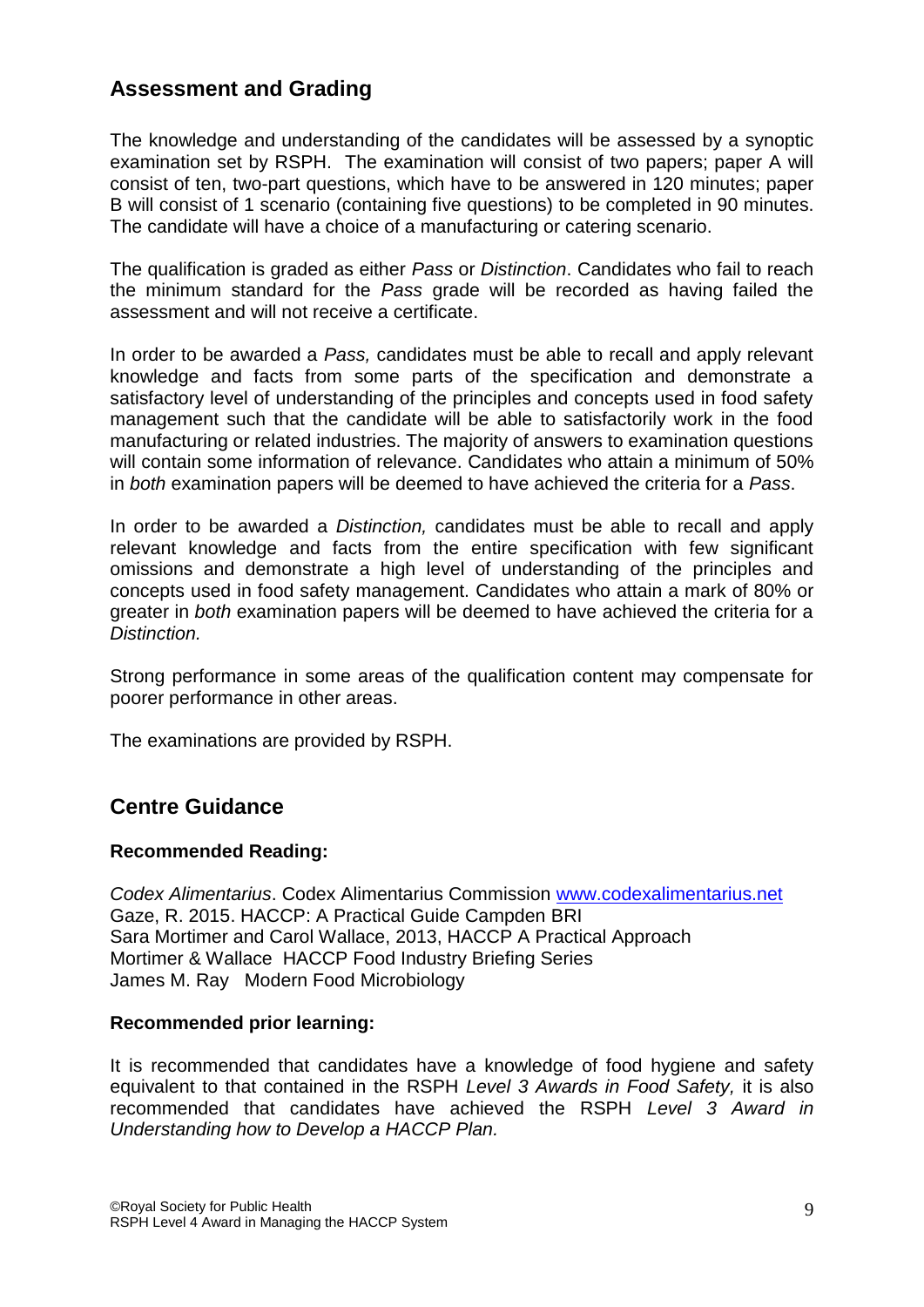### **National Occupational Standards**

The qualification has been mapped to the following National Occupational Standards of Improve.

| PPL4GEN1    | Manage food safety in a professional kitchen                     |
|-------------|------------------------------------------------------------------|
| PPL4GEN17   | Comply with legislative requirements in hospitality              |
| PPL4KM31    | Participate in the design, implementation and monitoring of a    |
|             | kitchen food safety management system                            |
| IMPFS130K   | Understand how to analyse and control food safety hazards and    |
|             | risks in food and drink operations                               |
| IMPFS124K   | Understand how to manage food safety in food and drink           |
|             | operations                                                       |
| IMPFS122Kv1 | Understand analysis and control of food safety hazards and risks |
|             | in manufacture                                                   |

Further details of these National Occupational Standards can be obtained from RSPH Qualifications.

#### **Special Needs:**

Centres that have candidates with special assessment needs should consult The Society's Reasonable Adjustments and Special Consideration Policy; this is available from The Society and The Society's web site (www.rsph.org.uk).

#### **Recommended Qualifications and Experience of Tutors:**

The Society would expect that tutors have teaching experience and a qualification in a relevant subject area, but recognises that experienced teachers can often compensate for a lack of initial subject knowledge, or experienced practitioners for a lack of teaching experience. It is, however, recommended that tutors have experience of implementing and maintaining HACCP systems.

Suitable qualifications for the RSPH Level 4 Award in HACCP include:

a) Degree or Dip. HE in:

Food Science Environmental Health Environmental Science **Microbiology** 

or one that contains elements of these subjects.

- b) HNC/D in one of the above.
- c) Graduate Diploma in Food Science and Technology of The Institute of Food Science and Technology.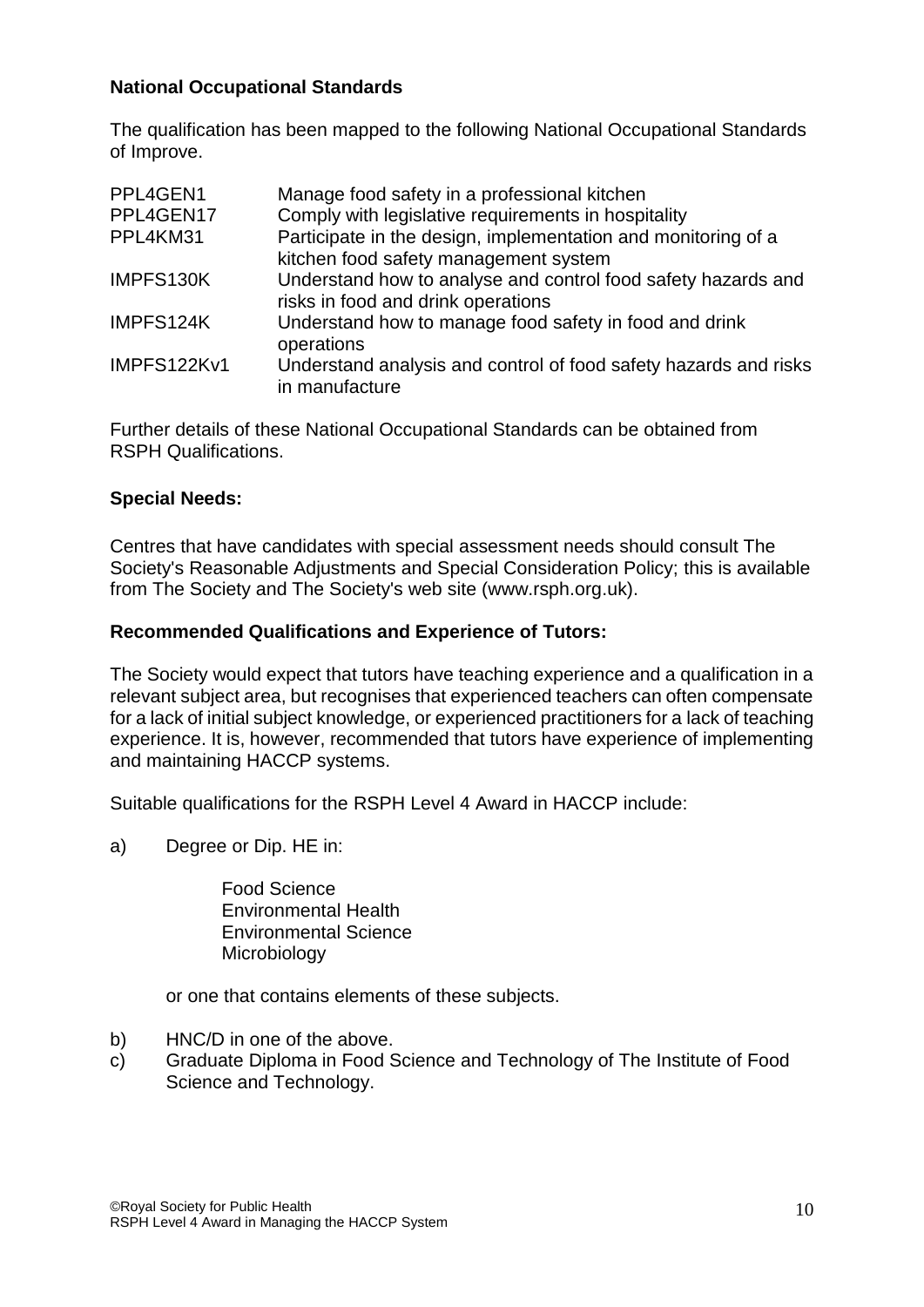### **Progression Opportunities:**

On completion of this qualification, learners will be able to implement the knowledge they have gained in the food environment they are in, whether catering or manufacturing.

Learners could further their learning by attending industry specific CPD events. They may also wish to undertake other level 4 qualifications such as:

• RSPH Level 4 Award in Managing Food Safety & Hygiene

### **Other Information:**

All RSPH specifications are subject to review. Any changes to the assessment or learning outcomes will be notified to Centres in advance of their introduction. To check the currency of this version of the specification, please contact the Qualifications Department or consult the RSPH website.

Centres must be registered with RSPH.

Any enquiries about this qualification should be made to:

The Qualifications Department, Tel. 0207 265 7300 Royal Society for Public Health, [www.rsph.org.uk](http://www.rsph.org.uk/) John Snow House **Email:** [info@rsph.org.uk](mailto:info@rsph.org.uk) 59 Mansell Street, London E1 8AN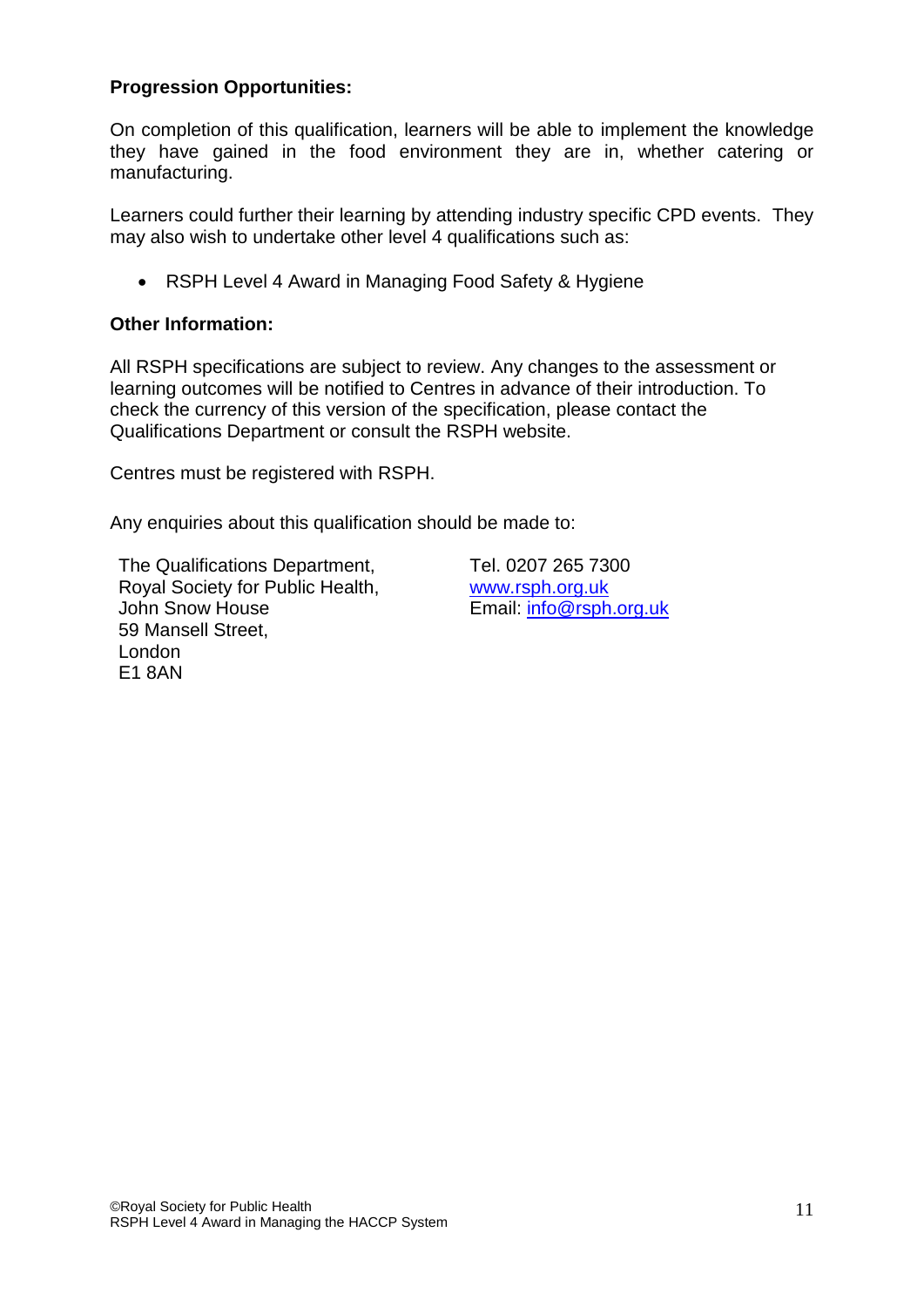### **Appendix**



#### Example of a codex decision tree to identify CCPs

Proceed to the next identified hazard in the described process.

 $\star\star$ Acceptable and unacceptable levels need to be defined within the overall objectives in identifying the CCPs of HACCP plan.